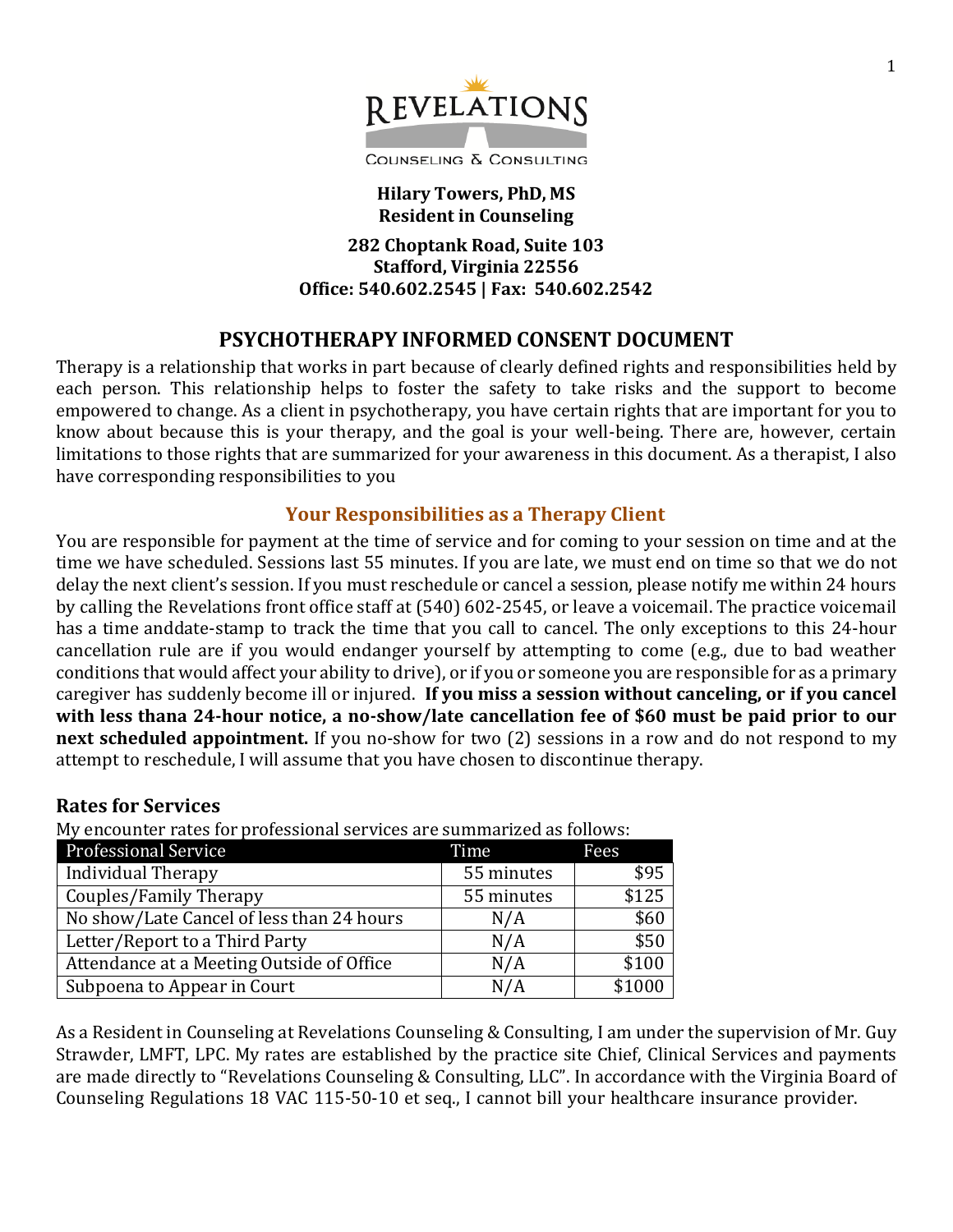I am often not immediately available by telephone. At these times, you may leave a message on my confidential voice mail and your call will be returned as soon as possible, but it may take a day or two for non-urgent matters. If you feel you cannot wait for my return call and you perceive it is an emergency situation, go to your local hospital or call 911.

## **Complaints**

If you are not satisfied with our work together, please talk with me about it in our sessions so that we can address these concerns together. I take these concerns seriously. If you believe that I have been unwilling to listen or respond appropriately, or that I have behaved unethically, you can register a complaint to my clinical supervisor, Mr. Guy Strawder, LMFT, LPC, 282 Choptank Road, Suite 103, Stafford, Virginia 22556, or telephone (540) 602-2545, ext. 1007.

# **My Responsibilities to You as Your Therapist**

My responsibilities to you as a client include your rights to confidentiality, proper disposition of your treatment records, protection of personally identifiable information and personal health information, and the provision of services within my scope of training and appropriate to your diagnosis.

# **Confidentiality**

With the exception of specific situations that are described below, you have the absolute right to the confidentiality of your therapy. You are protected under the provisions of the 1996 Federal Health Insurance Portability and Accountability Act (HIPAA) which ensures the confidentiality of all electronic transmission of information about you. Whenever I transmit information about you electronically (e.g., sending bills or faxing information), it will be done with special safeguards to ensure your confidentiality. If you elect to communicate with me through the office email, please be aware that email is not completely confidential. **Please do not send urgent messages or messages with personal or substantive content through email. Email correspondence is for scheduling purposes only.** All emails are retained in the repositories of our respective internet service providers. While under normal circumstances no one reviews these repositories, they are technically available to be read by the system administrator(s) of the internet service provider. Any email or text message I receive from you, and any responses that I send to you, will be kept secure on a password-protected device.

In addition, I cannot and will not tell anyone else what we discuss, or even that you are in therapy with me, without your prior written permission. Under the provisions of the 1996 HIPAA Standards for Privacy of Individually Identifiable Health Information ("Privacy Rule"), I may legally speak to another health care provider or a member of your family about you without your prior consent, but I will not do so unless the situation is an emergency. I will always act to protect your privacy even if you provide your written consent to share information about you. You may direct me to share information with whomever you chose, and you can change your mind and revoke that permission at any time. You may request that another person attend a therapy session with you and we can discuss the potential advantages and drawbacks, but I ask that, as a courtesy and to prepare accordingly, that you notify me of this wish at least 24 hours in advance.

## The following are legal exceptions to your right to confidentiality. I would inform you in advance of any *situation when I think I will have to put these into effect.*

1. If I have good reason to believe that you will harm another person, I must attempt to inform that person and warn them of your intentions. I must also contact the police and ask them to protect your intended victim.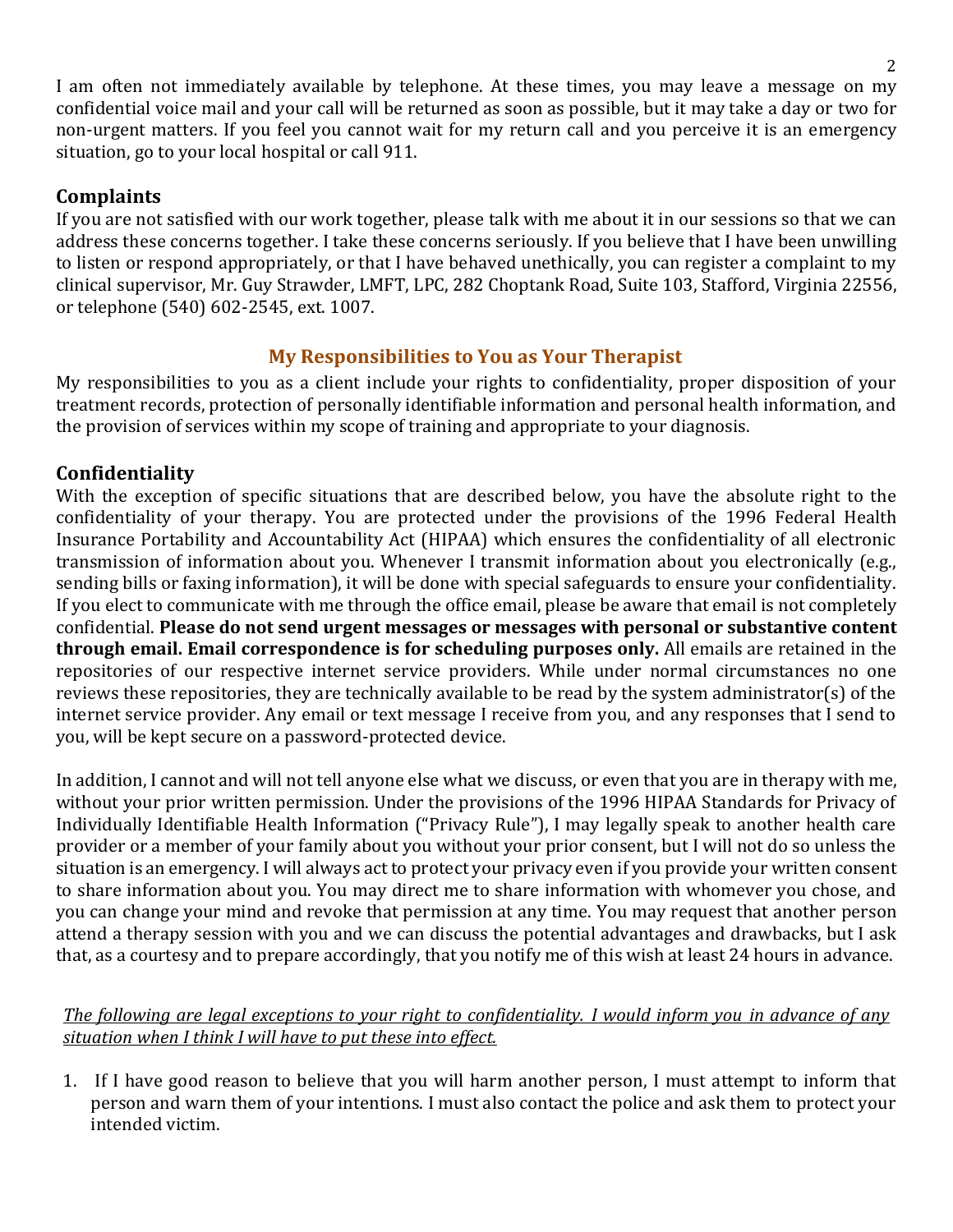- 2. If I have good reason to believe that you are abusing or neglecting a child or vulnerable adult, or if you give me information about someone else who is doing this, I must inform Child Protective Services (CPS) within 48 hours and Adult Protective Services immediately. If you are between the ages of 16 and 18 and you tell me that you are having sex with someone more than 5 years older than you, or sex with a teacher or a coach, I must also report this to CPS. I would inform you before I take this action.
- 3. If I believe that you are in imminent danger of harm or for harming yourself, I will explore all options to ensure that you are willing to take the necessary steps to ensure your safety. If you are unable or unwilling to guarantee your safety, I must legally and ethically break confidentiality and call the police, your spouse, adult emergency point of contact, or your parent/legal guardian if you are a minor under the age of 18 years. I am obligated to do this, and would explore all other options with you before I took this action.
- 4. If a court or child protection worker orders a release of information.
- 5. **Couples Therapy.** This stipulation is not a legal exception to your confidentiality; however, it is a policy that I require if you are in couples therapy. If you and your partner decide to schedule individual sessions as part of the couples therapy, what you say in those individual sessions will be considered a part of the couples therapy, and can and probably will be discussed in our joint sessions. Do not tell me anything you wish kept secret from your partner. I will remind you of this policy before beginning such individual sessions.
- 6. **Parents and Minors.** While privacy in therapy is crucial to successful progress, parental involvement can also be essential. Parents are a vital part of therapy with a child and may be asked to actively participate during the session. For children 13 and older, standard practice includes the sharing of general information about treatment progress and attendance, as well as a treatment summary upon completion of therapy. All other communication will require the child's agreement, unless the therapist feels there is a safety concern (reference all aforementioned sections on Confidentiality for exceptions), in which case the therapist will make every effort to notify the child of his/her intention to disclose information ahead of time and make every effort to handle any objections that are raised.
- 7. **Adolescents.** Except for those situations listed above, I will not disclose to your parent or guardian specific things you share with me in our private therapy sessions. However, if you are engaging in risktaking behavior, then I will need to use my professional judgment to decide whether you are in serious or immediate danger of being harmed. If I feel that you are in such danger, I will first encourage you to share this information with your parents. Should you be unwilling to do so, I will communicate it to your parent or guardian directly. You should also know that, by law in Virginia, your parent/guardian has the right to see any written records I keep about our sessions. It is extremely rare that a parent/guardian would ever request to look at these records.

As a Resident in Counseling, I must consult regularly with my clinical supervisor, Mr. Guy Strawder, LMFT, LPC, on cases. The Virginia Board of Counseling requires a minimum of one hour and a maximum of four (4) hours of direct clinical supervision for every forty (40) hours of work experience during the period of my residency. Occasionally, I may also seek consultation with the Chief, Clinical Services of Revelations Counseling and Consulting, Mrs. Joanne Strawder, LCSW and other therapists that may specialize in particular topics relevant to your therapy. I will request your permission before seeking consultation other than from my clinical supervisor, and will only share information that is necessary to help me conceptualize treatment plans for our work together.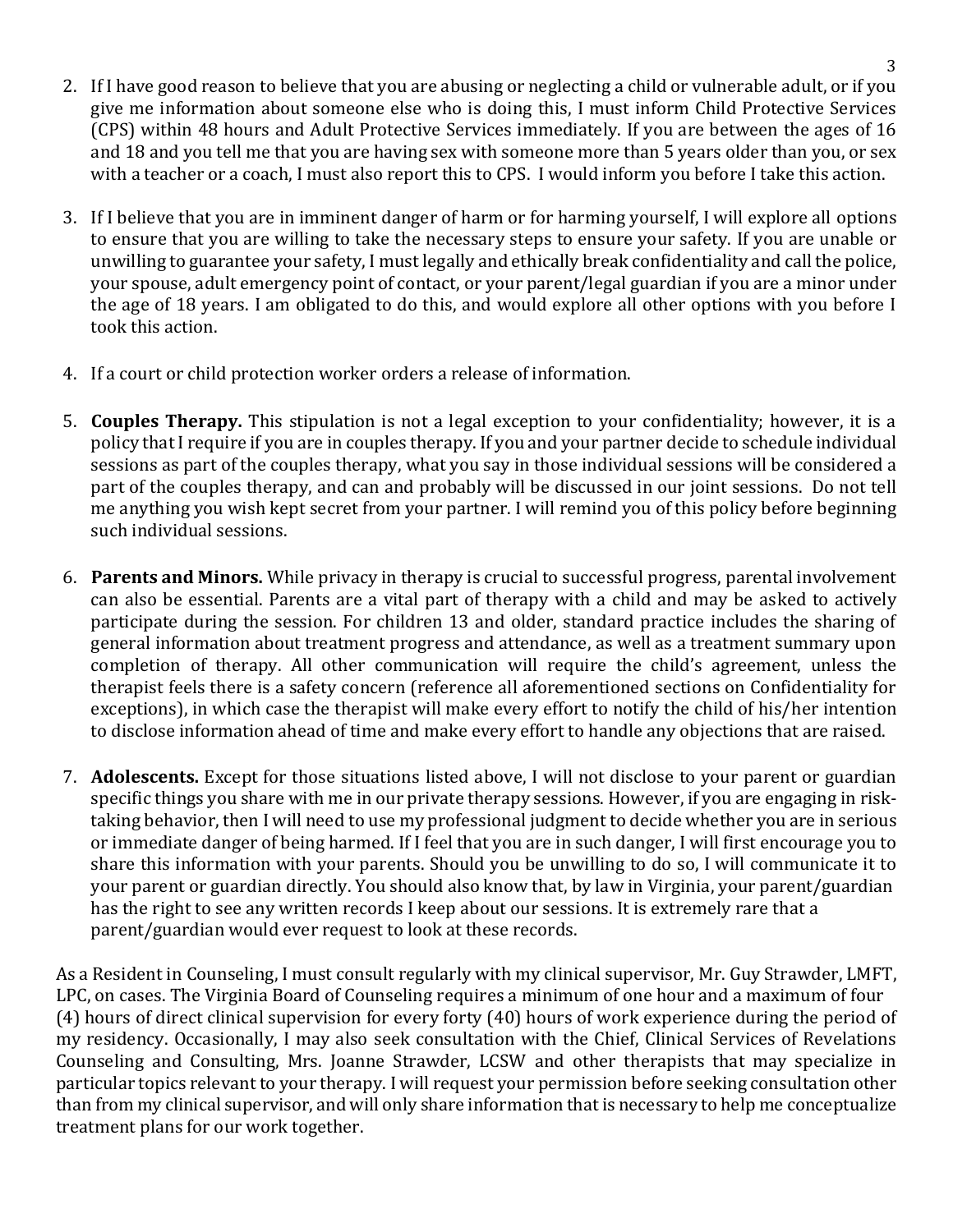### **Record keeping**

My case notes will generally identify that you attended the session, your mental health status at the time of the session, interventions that may have been applied in session, and your progress towards your goals. You have the right to a copy of your file and the right to request that I correct any errors in your file. You also have the right to request that I make a copy of your file available to another health care provider at your written request. I maintain your records in a secure location that cannot be accessed by anyone else.

#### **Diagnosis**

Under the terms of my residency, I am required to conduct biopsychosocial assessments and provide a diagnosis for every assigned client. Diagnoses are technical terms that describe the nature of mental health problems and details about whether they are short-term or long-term issues. If you have questions about your diagnosis, I will discuss it with you. All of the diagnoses I determine will come from a book titled the *Diagnostic and Statistical Manual of Mental Disorders, Fifth Edition*. I have a copy in the practice and will be glad to let you refer to it to learn more about what it says about your diagnosis.

#### **Social Networking**

As a matter of policy, I do not accept friend requests from current or former clients on social networking sites (e.g., Facebook, LinkedIn). I believe that adding clients as friends constitutes a dual-relationship while also jeopardizing your confidentiality and privacy. For this same reason, I ask that clients do not attempt to communicate with me through any interactive media or social networking websites.

#### **Other Rights**

You have the right to ask questions about anything that happens in therapy. It is always my intention to work collaboratively with you on your goals for therapy. You can ask me about my training for working with your concerns, and can request that I refer you to someone else if you decide that I am not the right therapist for you. You are free to leave therapy at any time.

## **My Training and Approach to Therapy**

As a Resident in Counseling, I have completed my Master's Degree in Clinical Mental Health Counseling from Divine Mercy University. My training includes work with children, adolescents, adults, and couples. My clinical interests include premarital counseling, marriage counseling, trauma-related care, depression, anxiety, and spousal abandonment. I am currently working toward certification in Logotherapy, a clinical approach developed by psychiatrist and Holocaust survivor Viktor Frankl. I am a certified facilitator of the Prepare/Enrich program, an evidence-based approach to marital preparation and enrichment. I am pursuing formal training in Emotionally Focused Therapy (EFT). My primary treatment approaches are attachment-oriented, cognitive-behavioral, and existential, and I am trained for the optional integration of religious or spiritual considerations into my therapeutic approach.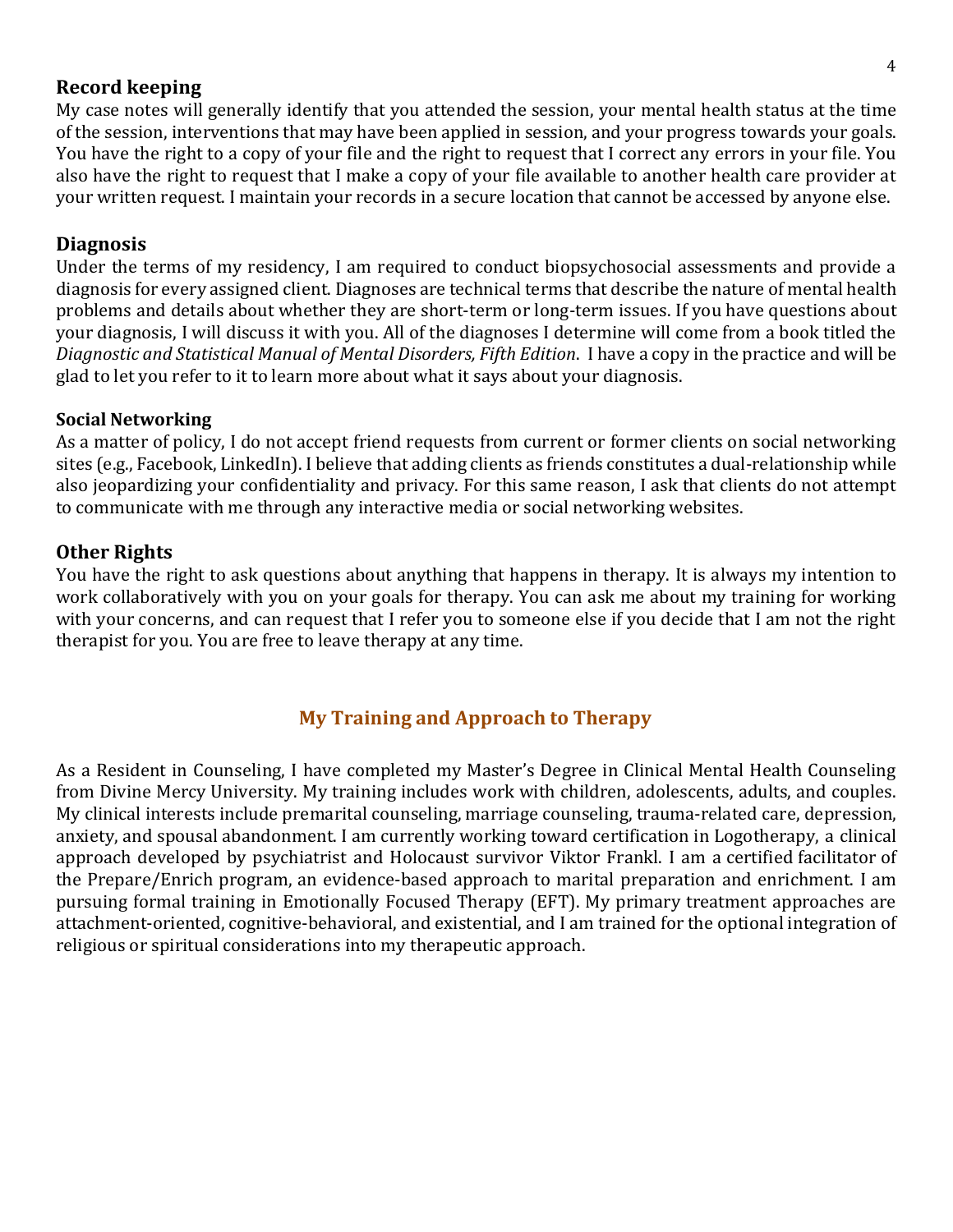## **Client Consent to Psychotherapy**

I have read this statement, have had sufficient time to be sure that I considered it carefully, asked any questions on points which required clarification, and understand it. I understand the limits to confidentiality required by law. I consent to the use of a diagnosis in my treatment, and to release of that information and other information necessary for clinical consultation, as necessary. I also understand the rate I am being charged for services. I understand my rights and responsibilities as a client, and my therapist's responsibilities to me. I agree to undertake therapy with Hilary Towers, MS, Clinical Mental Health Counseling, Resident in Counseling. I know I can end therapy at any time I wish, and that I can refuse any therapeutic recommendations provided by my therapist.

| <b>Printed Name(s):</b> | <u> 2000 - Jan James James Jan James James James James James James James James James James James James James Jam</u>                                                                                                           |  |
|-------------------------|--------------------------------------------------------------------------------------------------------------------------------------------------------------------------------------------------------------------------------|--|
|                         |                                                                                                                                                                                                                                |  |
|                         |                                                                                                                                                                                                                                |  |
|                         |                                                                                                                                                                                                                                |  |
|                         |                                                                                                                                                                                                                                |  |
|                         | <b>Patient/Parent or Guardian</b>                                                                                                                                                                                              |  |
|                         |                                                                                                                                                                                                                                |  |
|                         | <b>Patient/Parent or Guardian</b>                                                                                                                                                                                              |  |
|                         | Witness Printed Name: Name: Name: Name: Name: Name: Name: Name: Name: Name: Name: Name: Name: Name: Name: Name: Name: Name: Name: Name: Name: Name: Name: Name: Name: Name: Name: Name: Name: Name: Name: Name: Name: Name: Na |  |
|                         |                                                                                                                                                                                                                                |  |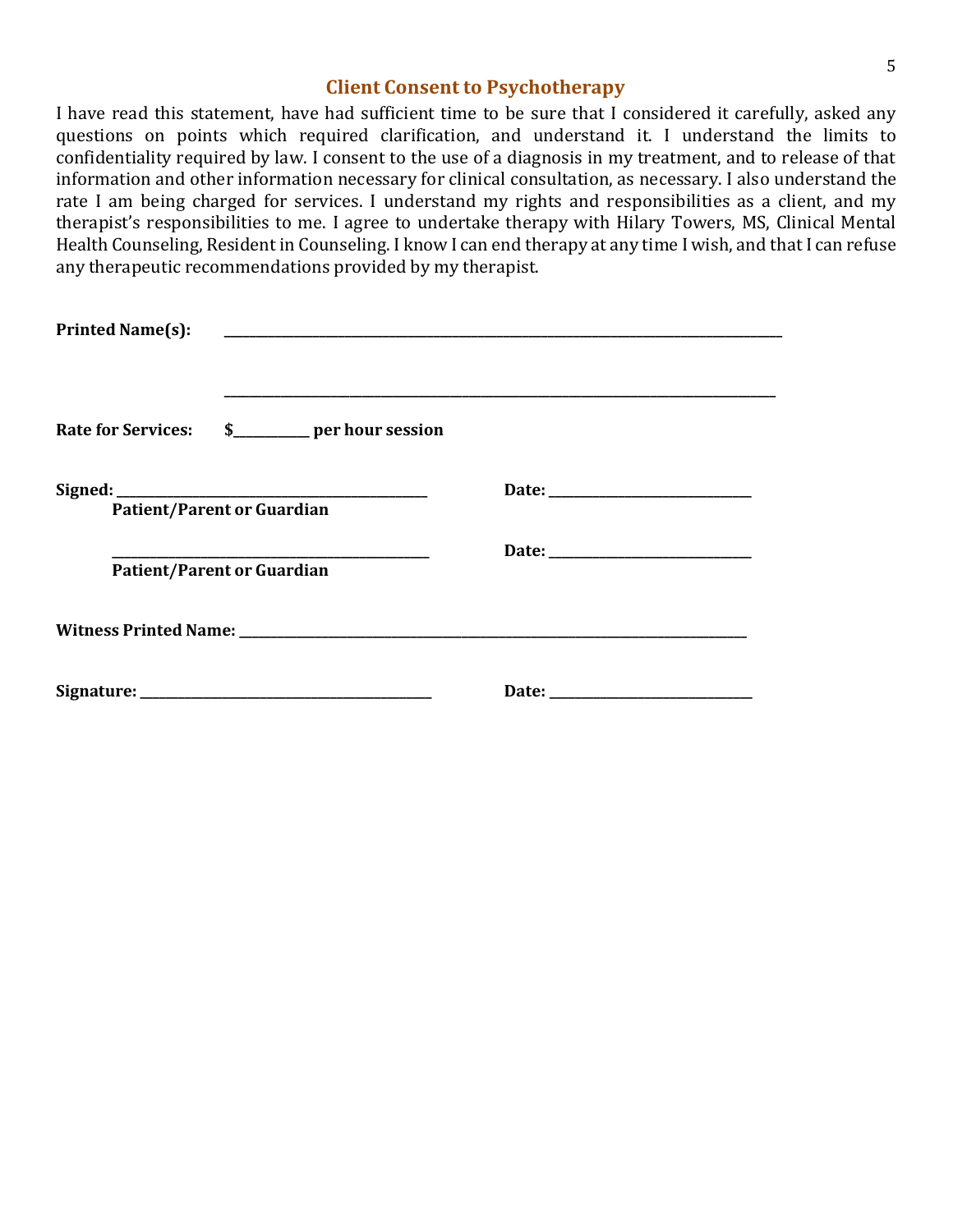

# **NEW CLIENT INTAKE FORM**

|                                                                                                                                     |                        | <b>GENERAL INFORMATION</b>                  |                      |                                                       |
|-------------------------------------------------------------------------------------------------------------------------------------|------------------------|---------------------------------------------|----------------------|-------------------------------------------------------|
| Client Full Legal Name:                                                                                                             |                        | Date of Birth:                              |                      | Date:                                                 |
|                                                                                                                                     |                        |                                             |                      |                                                       |
| <b>Preferred Name:</b>                                                                                                              |                        | Grade: (If Minor)                           |                      | Gender:                                               |
|                                                                                                                                     |                        |                                             |                      |                                                       |
|                                                                                                                                     |                        |                                             |                      |                                                       |
| <b>Home Address:</b>                                                                                                                |                        | City & State:                               |                      | Zip Code:                                             |
|                                                                                                                                     |                        |                                             |                      |                                                       |
|                                                                                                                                     |                        |                                             |                      |                                                       |
| Cell Phone:                                                                                                                         |                        | <b>Email Address:</b>                       |                      |                                                       |
|                                                                                                                                     |                        |                                             |                      |                                                       |
| $\Box$ Preferred $\Box$ Texts Okay                                                                                                  | $\Box$ Voicemail Okay  |                                             |                      | $\Box$ I would like to receive appointment reminders. |
| Home Phone                                                                                                                          |                        | <b>Work Phone:</b>                          |                      |                                                       |
|                                                                                                                                     |                        |                                             |                      |                                                       |
|                                                                                                                                     |                        |                                             |                      |                                                       |
| $\Box$ Preferred $\Box$ Texts Okay                                                                                                  | $\square$ Voicemail Ok | $\square$ Preferred                         |                      | $\Box$ Texts okay $\Box$ Voicemail Okay               |
| <b>Current Marital Status:</b><br>$\square$ Separated<br>$\square$ Divorced<br>$\Box$ Single<br>$\square$ Engaged<br>$\Box$ Married |                        |                                             | $\square$ Widowed    |                                                       |
| Length of Current Marriage/Separation:                                                                                              |                        | <b>Number of Marriages:</b>                 |                      |                                                       |
|                                                                                                                                     |                        |                                             |                      |                                                       |
|                                                                                                                                     |                        |                                             |                      |                                                       |
| Spouse's Name:                                                                                                                      |                        | Spouse's Number of Marriages                |                      | Date of Birth:                                        |
|                                                                                                                                     |                        |                                             |                      |                                                       |
| Children's Names & Ages:                                                                                                            |                        |                                             |                      |                                                       |
|                                                                                                                                     |                        |                                             |                      |                                                       |
|                                                                                                                                     |                        |                                             |                      |                                                       |
|                                                                                                                                     |                        |                                             |                      |                                                       |
| Currently Living With (check all that apply):                                                                                       |                        | $\Box$ Children<br>$\square$ Spouse         | $\square$ Parents    | $\square$ Alone<br>$\Box$ Other                       |
| Who were you referred by?                                                                                                           |                        | May I have permission to thank that person? |                      |                                                       |
|                                                                                                                                     |                        |                                             |                      |                                                       |
| <b>Emergency Contact:</b>                                                                                                           | Phone Number:          |                                             | Relationship to You: |                                                       |
|                                                                                                                                     |                        |                                             |                      |                                                       |
|                                                                                                                                     |                        |                                             |                      |                                                       |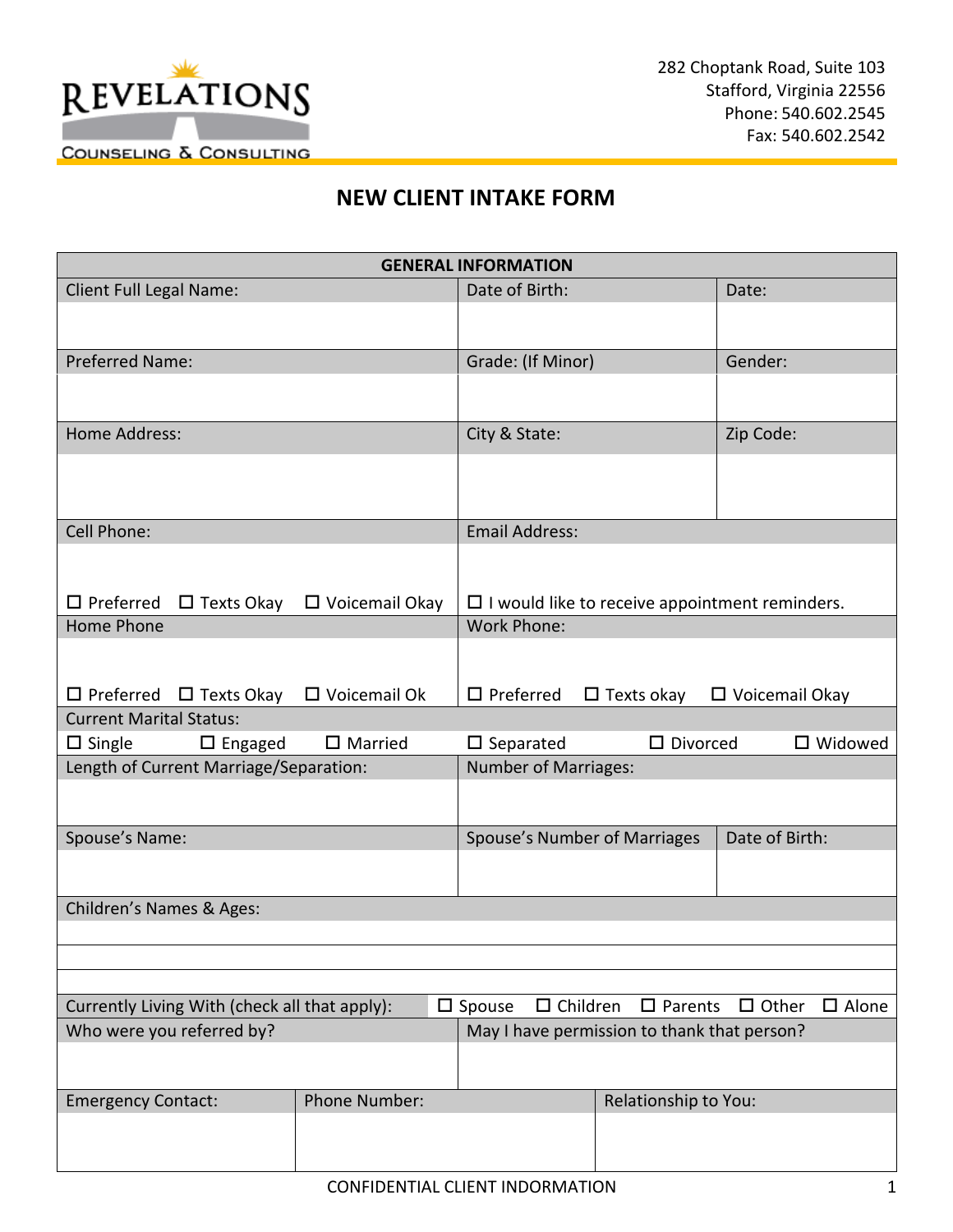| <b>CURRENT CONCERNS</b>            |                                                                           |                  |        |                                                                                                     |            |
|------------------------------------|---------------------------------------------------------------------------|------------------|--------|-----------------------------------------------------------------------------------------------------|------------|
|                                    | What concerns have led you to pursue counseling at this time?             |                  |        |                                                                                                     |            |
|                                    |                                                                           |                  |        |                                                                                                     |            |
|                                    |                                                                           |                  |        | Please rate the severity of your present concerns on the following scale. Check One:                |            |
| $\Box$ Mild                        | $\square$ Moderate                                                        | $\square$ Severe |        | $\Box$ Totally Incapacitating                                                                       |            |
|                                    | Where are your concerns causing the most problems? (Check all that apply) |                  |        |                                                                                                     |            |
| $\square$ Home                     | $\square$ Work                                                            | Marriage<br>□    |        | $\Box$ Other Relationships                                                                          | $\Box$ God |
|                                    | How long have these difficulties been present?                            |                  |        |                                                                                                     |            |
|                                    |                                                                           |                  |        |                                                                                                     |            |
|                                    | What do you hope to gain from counseling?                                 |                  |        |                                                                                                     |            |
|                                    |                                                                           |                  |        |                                                                                                     |            |
|                                    |                                                                           |                  |        | Please Indicate which of the following areas are currently problems for you (check all that apply): |            |
|                                    | $\Box$ Under too much pressure/feeling stressed.                          |                  |        | $\Box$ Blackouts or temporary of loss of memory                                                     |            |
| $\Box$ Excessive anxiety or worry  |                                                                           |                  |        | $\Box$ Loss of appetite/increased appetite                                                          |            |
| Feeling lonely<br>ц                |                                                                           |                  | □      | Lacking self-confidence                                                                             |            |
| Angry feelings<br>ц                |                                                                           |                  |        | Issues with food and/or weight                                                                      |            |
| $\Box$ Concerns about finances     |                                                                           |                  |        | Abuse of alcohol and/or non-prescription drugs                                                      |            |
|                                    | $\square$ Feeling "numb" or cut off from emotions                         |                  | LΙ     | Delusions                                                                                           |            |
| $\Box$ Angry outbursts             |                                                                           |                  | ப      | Feeling distant from God                                                                            |            |
|                                    | $\Box$ Excessive fear of specific places/objects                          |                  | П.     | Hallucinations                                                                                      |            |
| $\Box$ Difficulty making friends   |                                                                           |                  |        | Inability to concentrate while at work/school                                                       |            |
|                                    | $\Box$ Feeling as if you'd be better off dead                             |                  | □      | Crying spells                                                                                       |            |
|                                    | $\Box$ Feeling that people are "out to get you"                           |                  | $\Box$ | Nightmares                                                                                          |            |
|                                    | $\Box$ Feeling manipulated or controlled by others                        |                  |        | $\Box$ Obsessions or compulsions with specific activities                                           |            |
| $\Box$ Difficulty making decisions |                                                                           |                  |        | Inability to control thoughts                                                                       |            |
|                                    | $\Box$ Loss of interest in sexual relationships                           |                  | □      | Feeling trapped in rooms/buildings                                                                  |            |
|                                    | $\Box$ Concerns about physical health                                     |                  | ⊔      | <b>Hearing voices</b>                                                                               |            |
|                                    | $\Box$ Insomnia (no sleep) or Hypersomnia (sleep all                      |                  | $\Box$ | Loss of interest in usual activities/lack of                                                        |            |
| the time)                          |                                                                           |                  |        | motivation                                                                                          |            |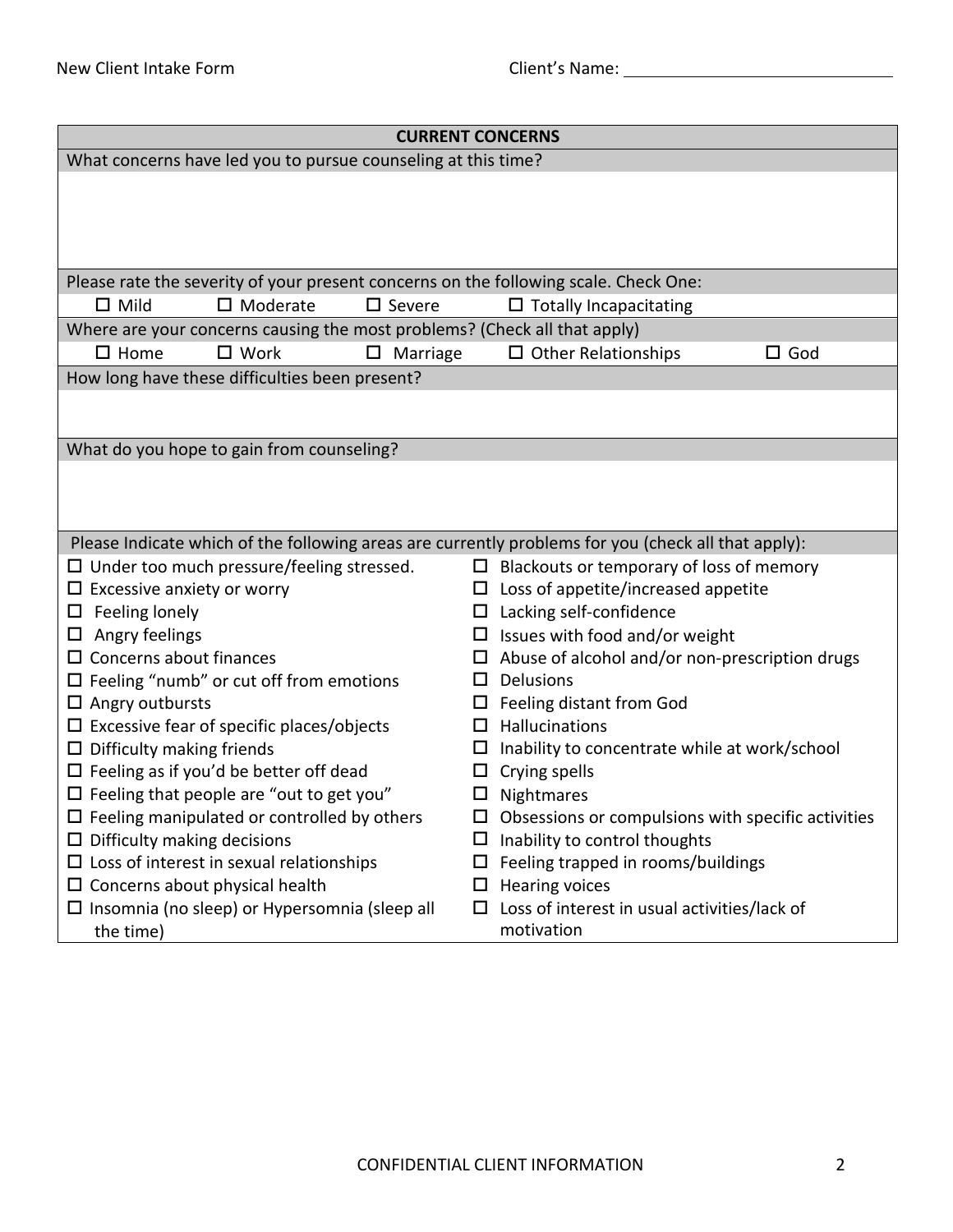| <b>PREVIOUS MENTAL HEALTH TREATMENT</b>                                                             |                     |   |                           |     |                                        |               |
|-----------------------------------------------------------------------------------------------------|---------------------|---|---------------------------|-----|----------------------------------------|---------------|
| Dates:                                                                                              | Therapist/Facility: |   |                           |     | Reasons for seeking counseling?        | Did it help?  |
|                                                                                                     |                     |   |                           |     |                                        |               |
|                                                                                                     |                     |   |                           |     |                                        |               |
|                                                                                                     |                     |   |                           |     |                                        |               |
|                                                                                                     |                     |   |                           |     | <b>CURRENT PSYCHIATRIC MEDICATIONS</b> |               |
| Dates Used:                                                                                         | Name & Dose:        |   | <b>Reason Prescribed:</b> |     |                                        | Does it help? |
|                                                                                                     |                     |   |                           |     |                                        |               |
|                                                                                                     |                     |   |                           |     |                                        |               |
|                                                                                                     |                     |   |                           |     |                                        |               |
| Have you been given any mental health diagnoses from previous counselors? If yes, please list them. |                     |   |                           |     |                                        |               |
|                                                                                                     |                     |   |                           |     |                                        |               |
|                                                                                                     |                     |   |                           |     |                                        |               |
| Have You                                                                                            |                     |   | <b>No</b>                 | Yes | If yes, please describe.               |               |
| Been hospitalized for mental health purposes?                                                       |                     | п | П                         |     |                                        |               |
| Had suicidal thoughts or threats?                                                                   |                     | П | п                         |     |                                        |               |
| Had suicidal gestures and/or attempts?<br>П<br>ΙI                                                   |                     |   |                           |     |                                        |               |

| <b>MEDICAL/HEALTH INFORMATION</b>           |                                                    |               |                           |                            |               |  |
|---------------------------------------------|----------------------------------------------------|---------------|---------------------------|----------------------------|---------------|--|
| Primary Care Provider:                      |                                                    | Psychiatrist: |                           |                            |               |  |
|                                             |                                                    |               |                           |                            |               |  |
| Address:                                    |                                                    |               |                           | Address:                   |               |  |
|                                             |                                                    |               |                           |                            |               |  |
| <b>Phone Number:</b>                        |                                                    | Fax Number:   |                           | Phone Number:              | Fax Number:   |  |
|                                             |                                                    |               |                           |                            |               |  |
| Please rate your overall health. Check one: |                                                    |               |                           |                            |               |  |
| $\square$ Excellent                         | $\square$ Good<br>$\square$ Fair<br>$\square$ Poor |               |                           |                            |               |  |
| <b>Medical Diagnoses/Health Concerns:</b>   |                                                    |               |                           |                            |               |  |
|                                             |                                                    |               |                           |                            |               |  |
|                                             |                                                    |               |                           |                            |               |  |
|                                             |                                                    |               |                           |                            |               |  |
|                                             |                                                    |               |                           | <b>CURRENT MEDICATIONS</b> |               |  |
| Dates Used:                                 | Name & Dose:                                       |               | <b>Reason Prescribed:</b> |                            | Does it help? |  |
|                                             |                                                    |               |                           |                            |               |  |
|                                             |                                                    |               |                           |                            |               |  |
|                                             |                                                    |               |                           |                            |               |  |
|                                             |                                                    |               |                           |                            |               |  |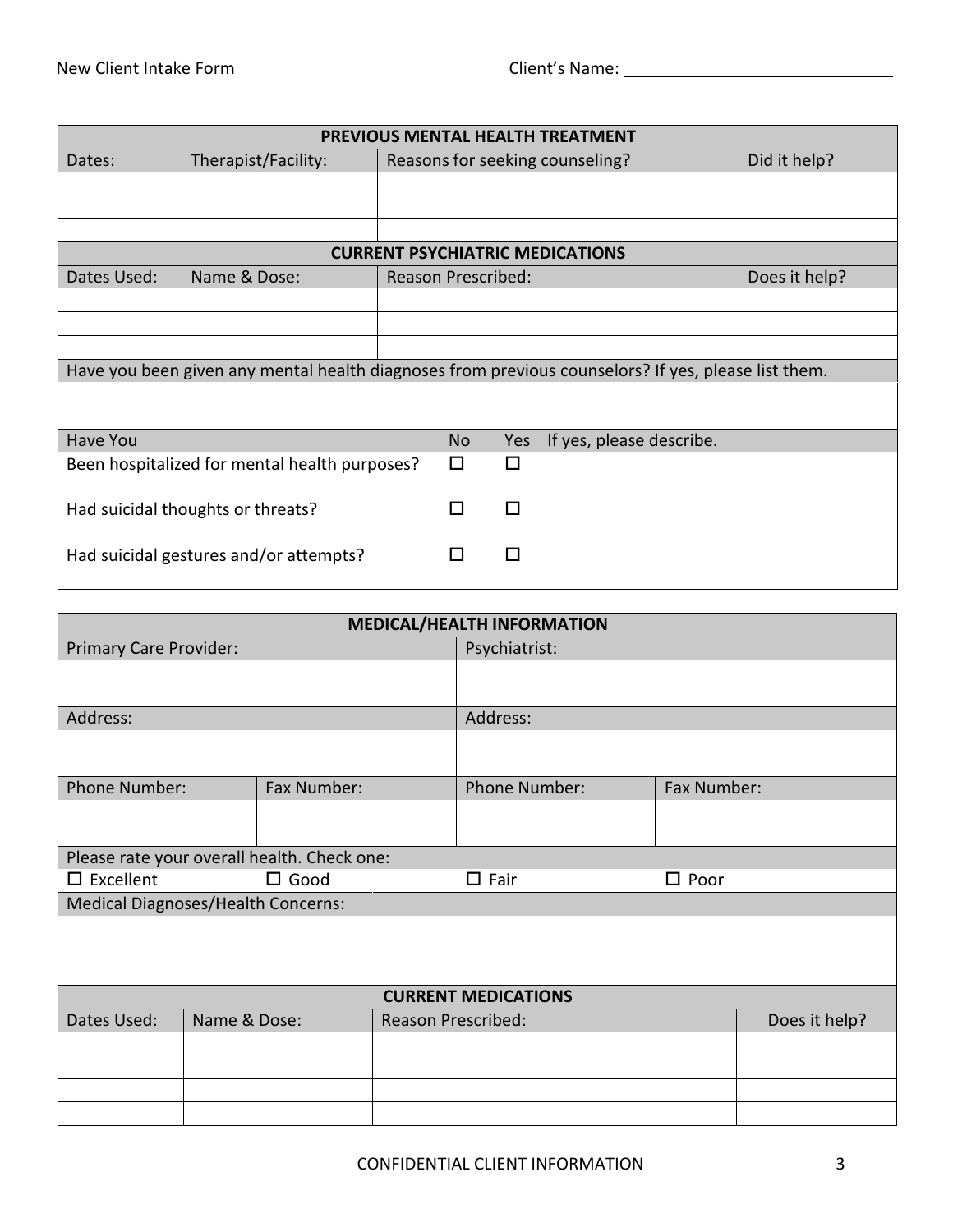| <b>PERSONAL &amp; FAMILY HISTORY</b>                                                                 |                                        |  |               |              |                                                         |  |
|------------------------------------------------------------------------------------------------------|----------------------------------------|--|---------------|--------------|---------------------------------------------------------|--|
| Have you ever experienced any traumatic events (e.g. accident, death of loved one, combat)?          |                                        |  |               |              |                                                         |  |
| If yes, please describe.                                                                             | $\Box$ I prefer to discuss in session. |  |               |              |                                                         |  |
|                                                                                                      |                                        |  |               |              |                                                         |  |
| Have you ever experienced physical, sexual, verbal, or emotional abuse, family violence, or neglect? |                                        |  |               |              |                                                         |  |
| If yes, please describe.                                                                             |                                        |  |               |              | $\Box$ I prefer to discuss in session                   |  |
|                                                                                                      |                                        |  |               |              |                                                         |  |
| Is there a family history of mental health disorders?                                                |                                        |  | $\square$ Yes | $\square$ No | If yes, please describe                                 |  |
|                                                                                                      |                                        |  |               |              |                                                         |  |
| Is there a family history of substance abuse?                                                        |                                        |  | $\square$ Yes | $\square$ No | If yes, please describe.                                |  |
|                                                                                                      |                                        |  |               |              |                                                         |  |
| Is there a family history of suicide?                                                                |                                        |  | $\square$ Yes | $\square$ No | If yes, please describe.                                |  |
|                                                                                                      |                                        |  |               |              |                                                         |  |
| How would you describe your childhood?                                                               |                                        |  |               |              |                                                         |  |
|                                                                                                      |                                        |  |               |              |                                                         |  |
| How would you describe your current relationship with your parents?                                  |                                        |  |               |              |                                                         |  |
|                                                                                                      |                                        |  |               |              |                                                         |  |
| What was your birth order?                                                                           |                                        |  |               | out of       |                                                         |  |
| Sibling's Name                                                                                       | Gender:<br>Age:                        |  |               |              | Please describe current relationship with each sibling. |  |
|                                                                                                      |                                        |  |               |              |                                                         |  |
|                                                                                                      |                                        |  |               |              |                                                         |  |
|                                                                                                      |                                        |  |               |              |                                                         |  |
| Is there anything else about your family or family history that your counselor should know?          |                                        |  |               |              |                                                         |  |
|                                                                                                      |                                        |  |               |              |                                                         |  |
|                                                                                                      |                                        |  |               |              |                                                         |  |
|                                                                                                      |                                        |  |               |              |                                                         |  |

| <b>EDUCATION</b>                      |                                 |  |  |
|---------------------------------------|---------------------------------|--|--|
| Highest Level of Education Completed: | Field of Study (if applicable): |  |  |
|                                       |                                 |  |  |
|                                       |                                 |  |  |